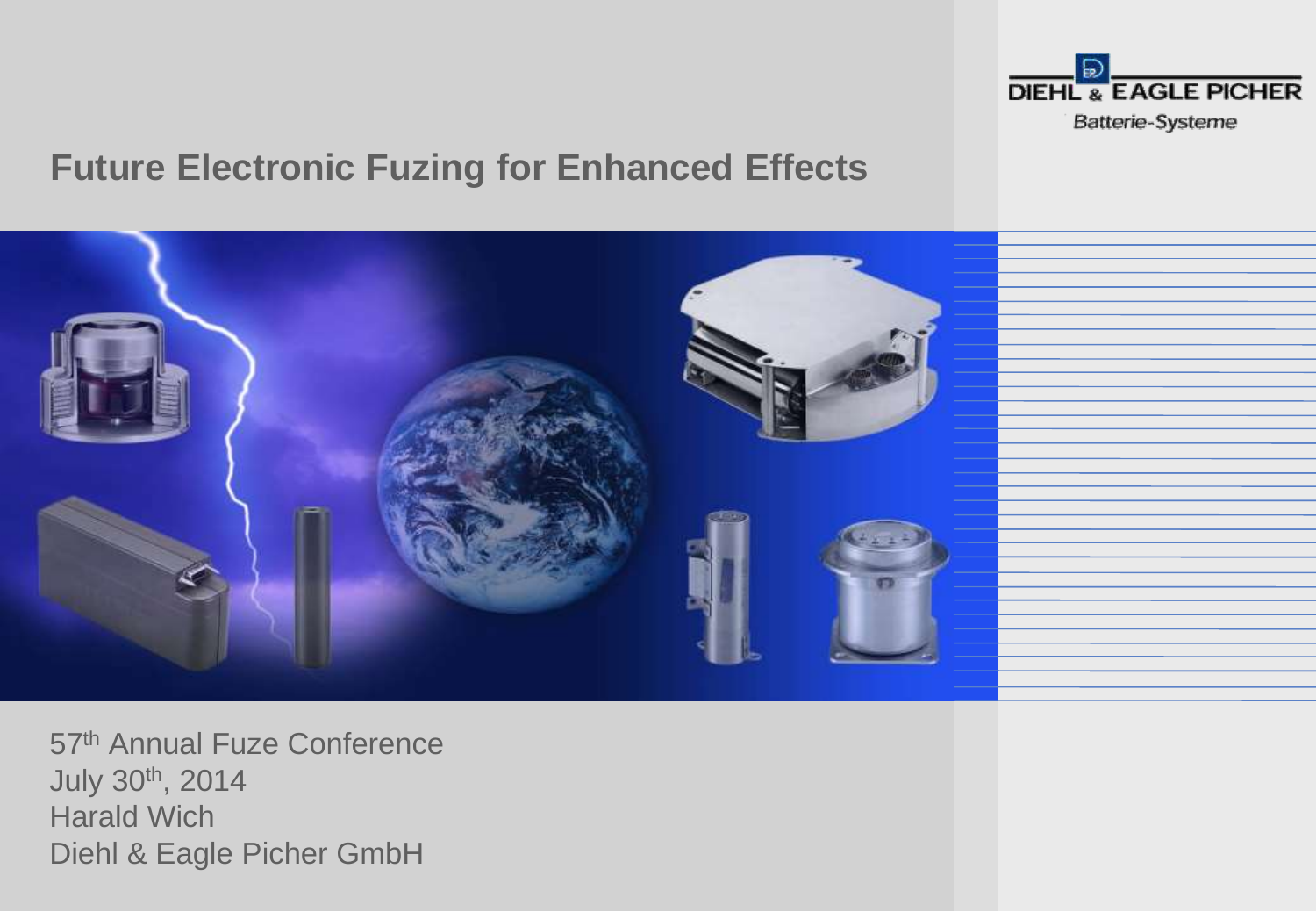## **Overview**



- Definitions and History
- Fuze Functions and Categories
- Modern Electronic Solutions and Subsystems
- Power Supply
- Other Hurdles
- Summary and Conclusion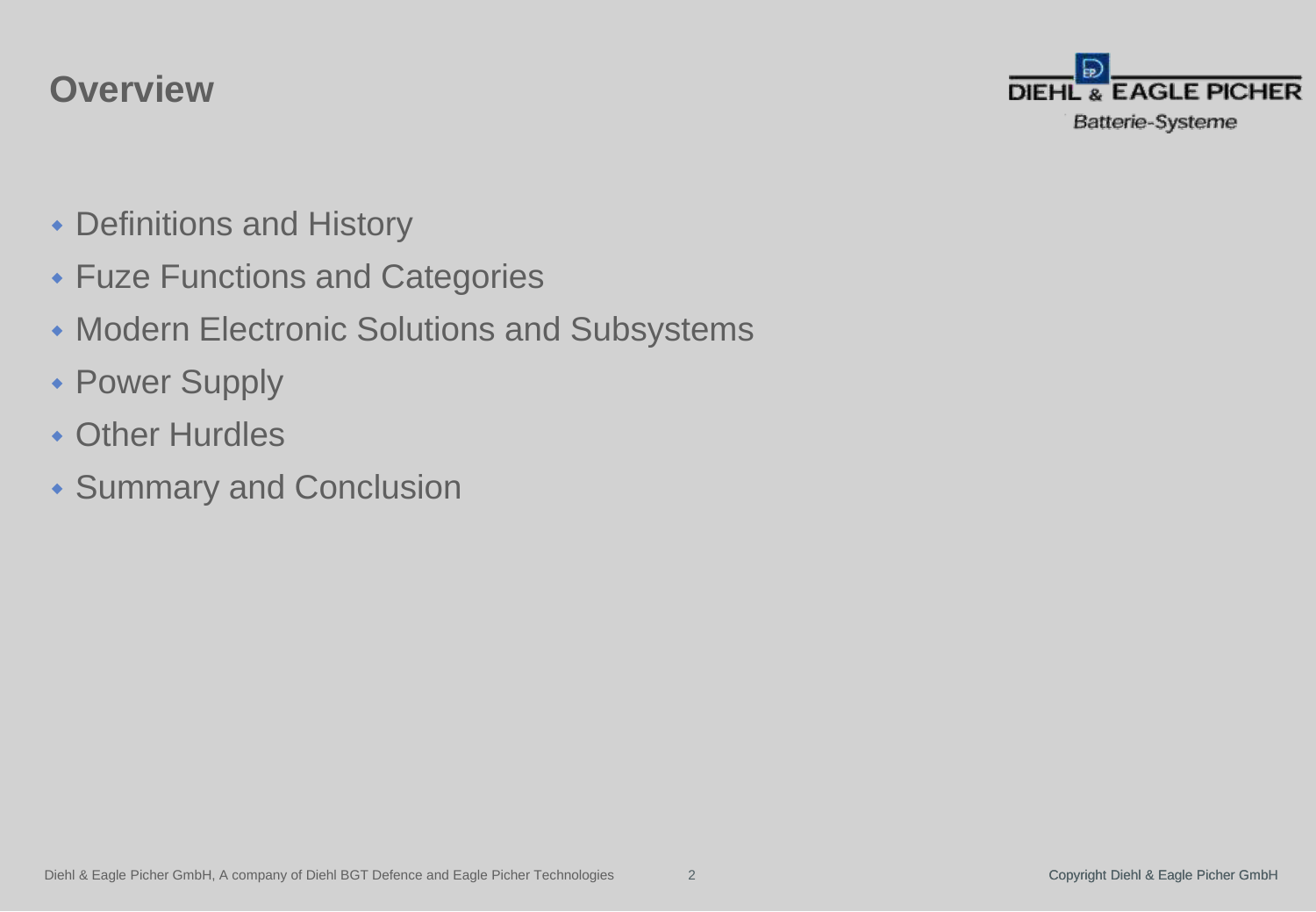## **A little bit of (Fuze) History**



Definition: "A Fuze is a Device that initiates an Explosive Function."<sup>[1]</sup>



[1] Wikipedia: "Artillery Fuze"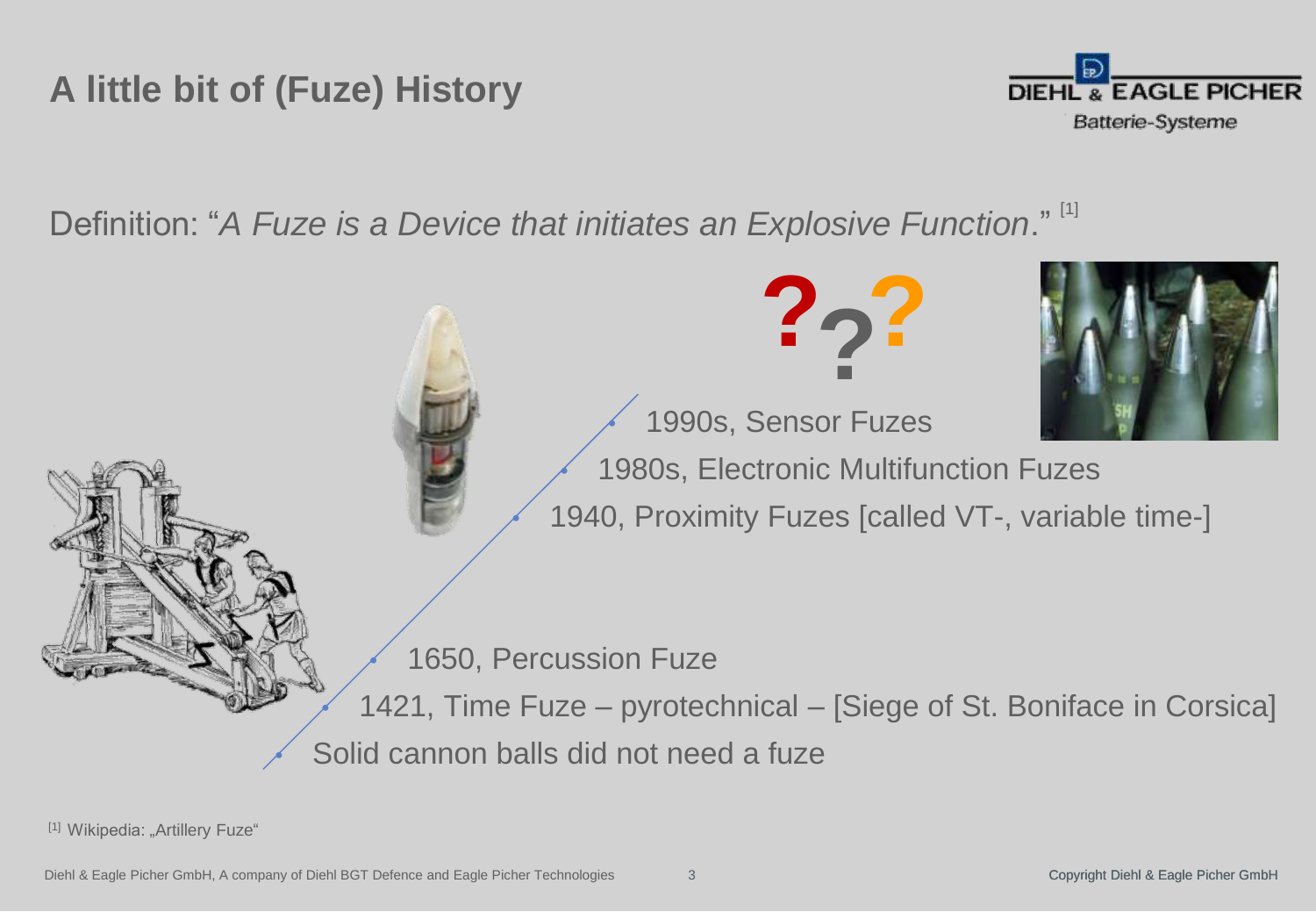**Definition**



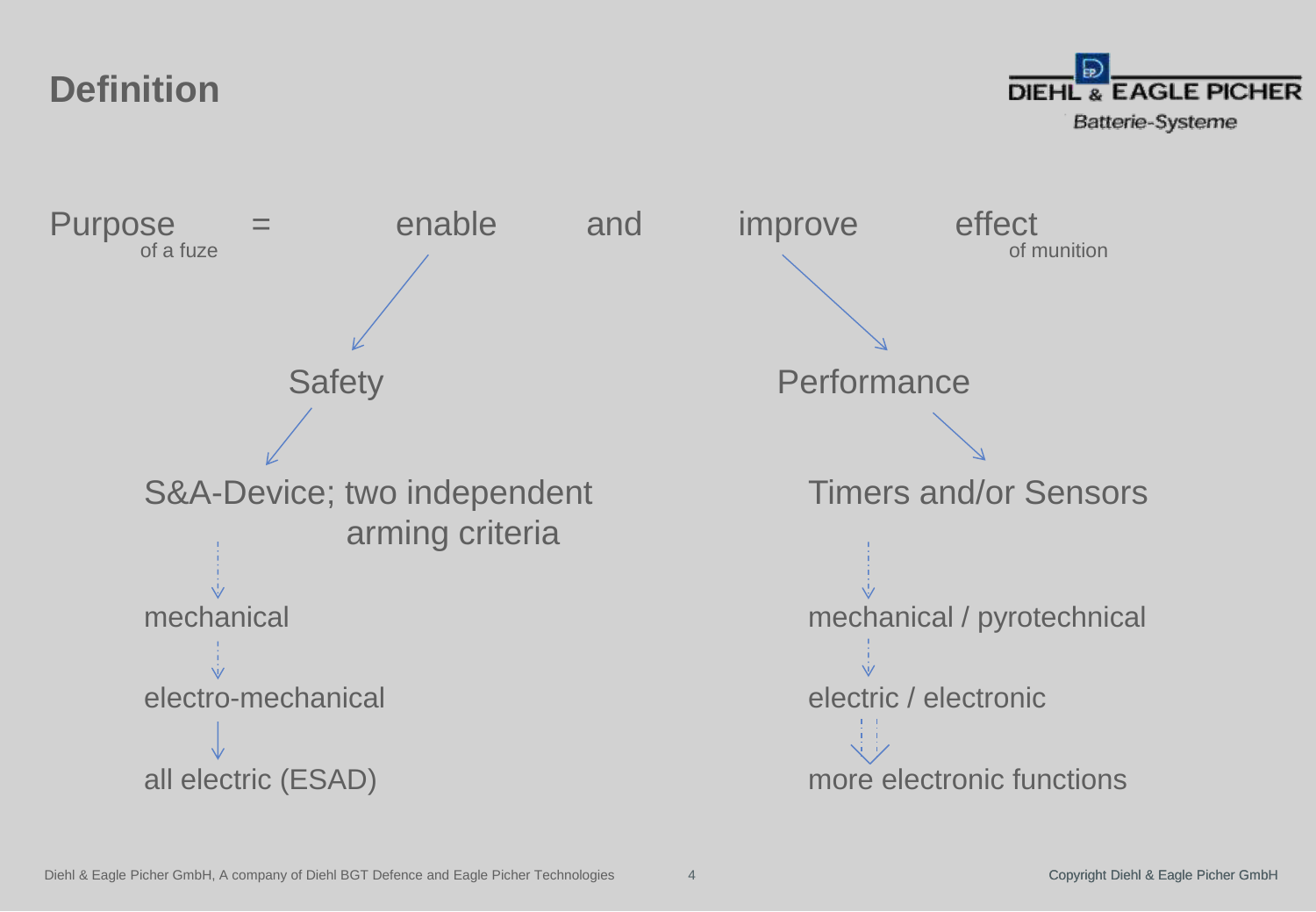## **Let's look aside**











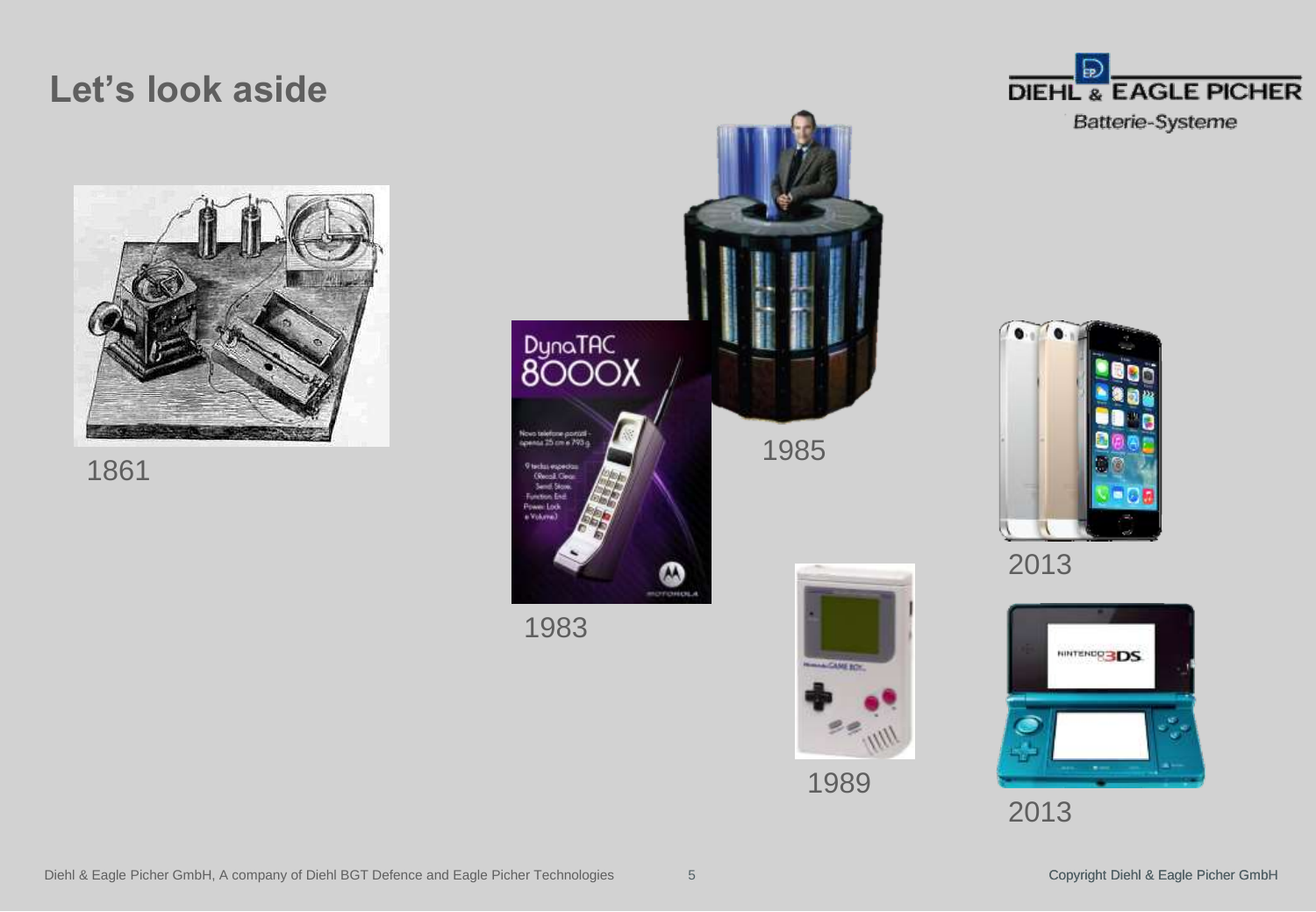## **Fuze Functions**



۳р. **DIEHL & EAGLE PICHER** Batterie-Systeme

Point Detonating (PD)

Point Detonating + Delay (PD + D)

Layer-/ Event-Counting

Airburst (T)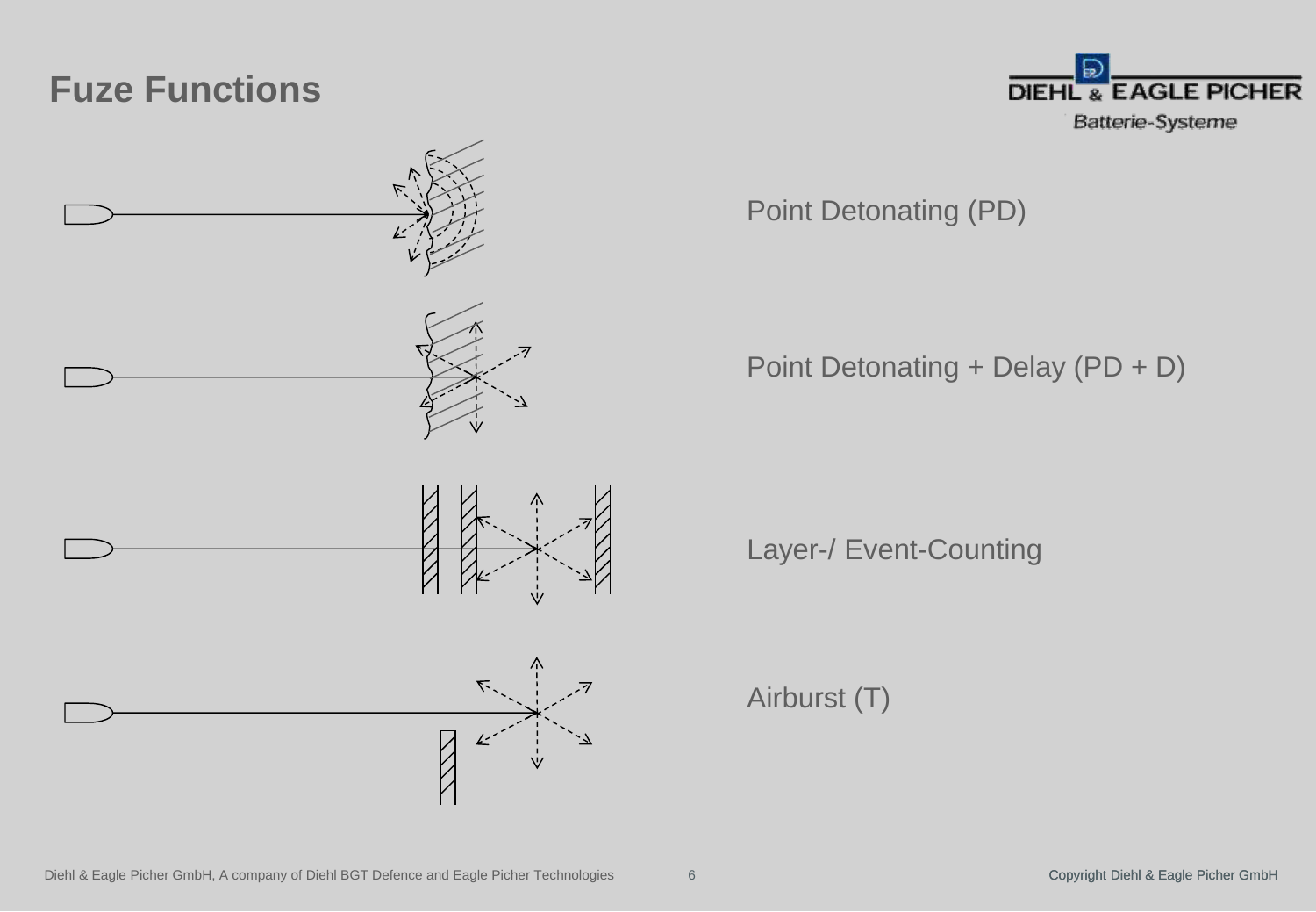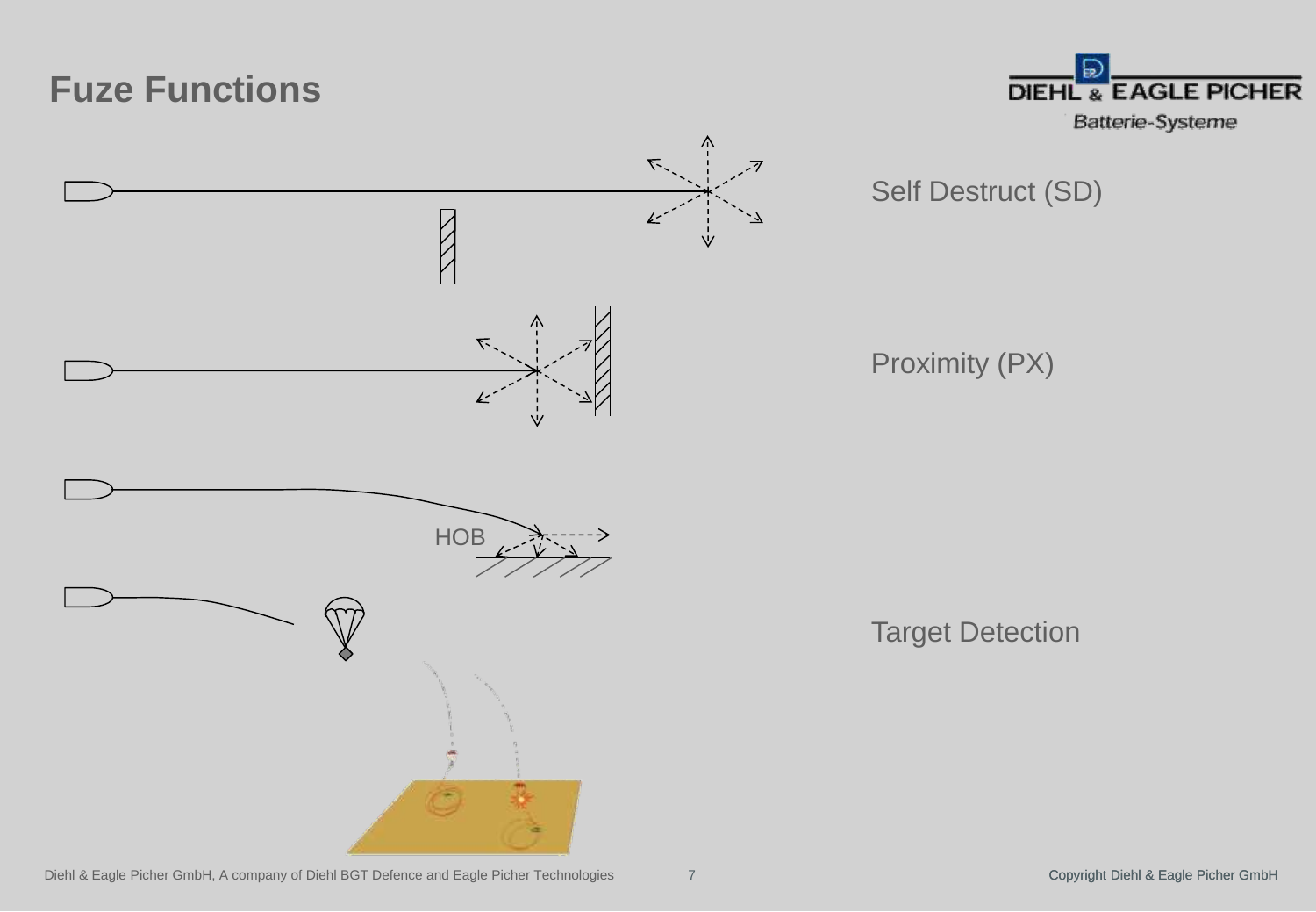## **Fuze Functions**





Course Correction



"Dial a Yield" Selectable Warhead Function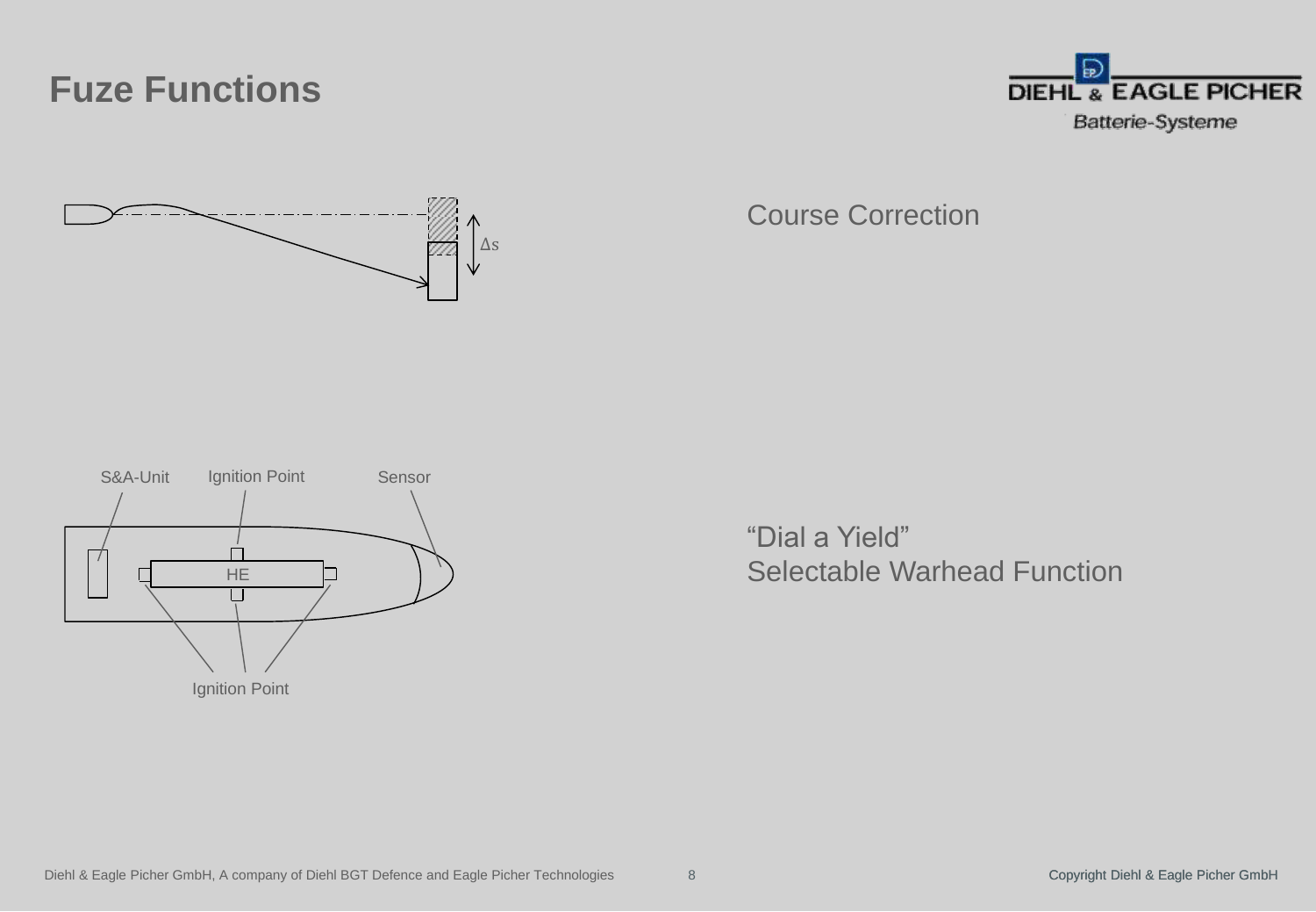## **Modern Electronic Solutions**



Miniaturized Systems

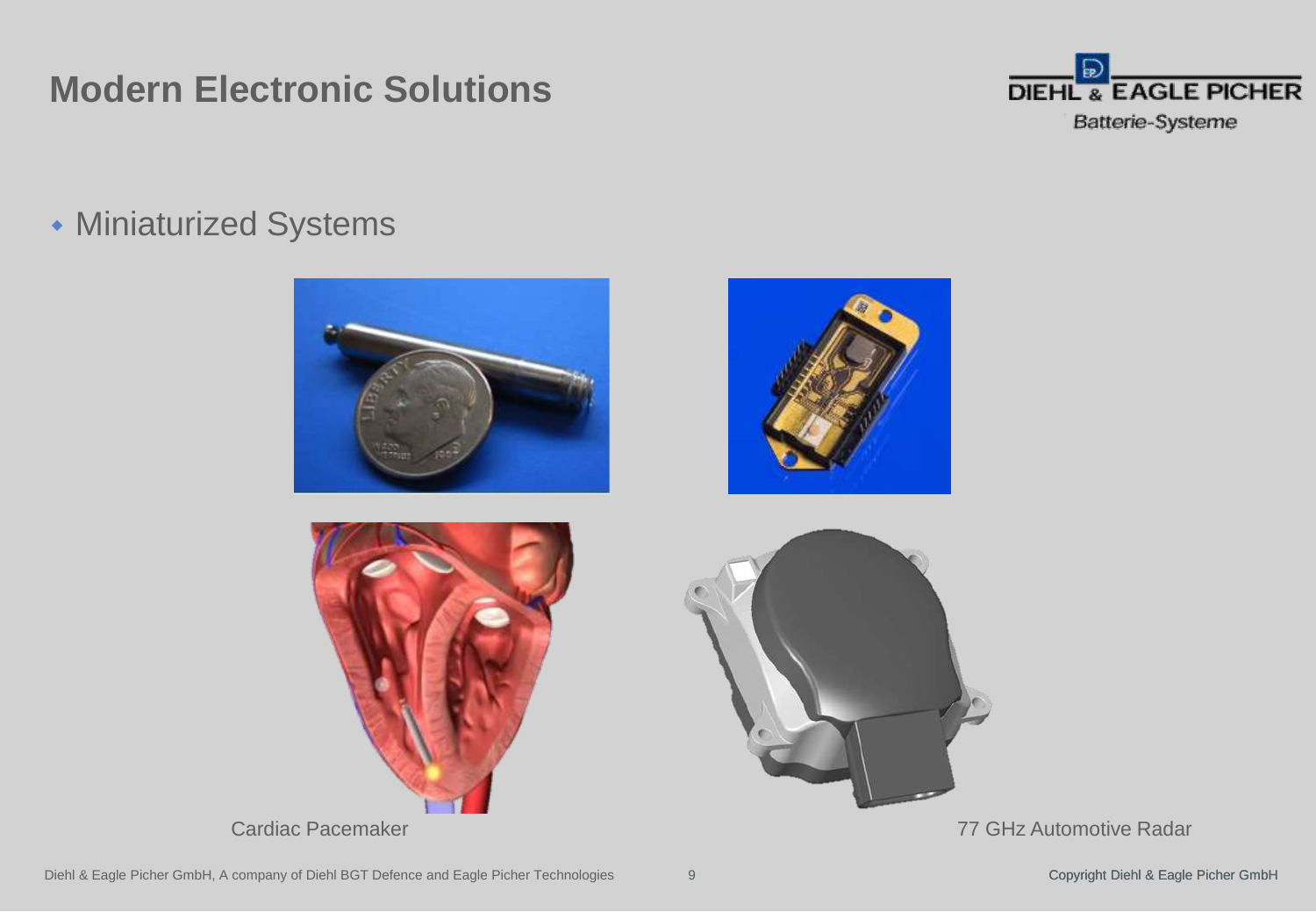## **Modern Electronics Subsystems**





**Microcontroller** 



9-axis Motion Sensor



GPS-Receiver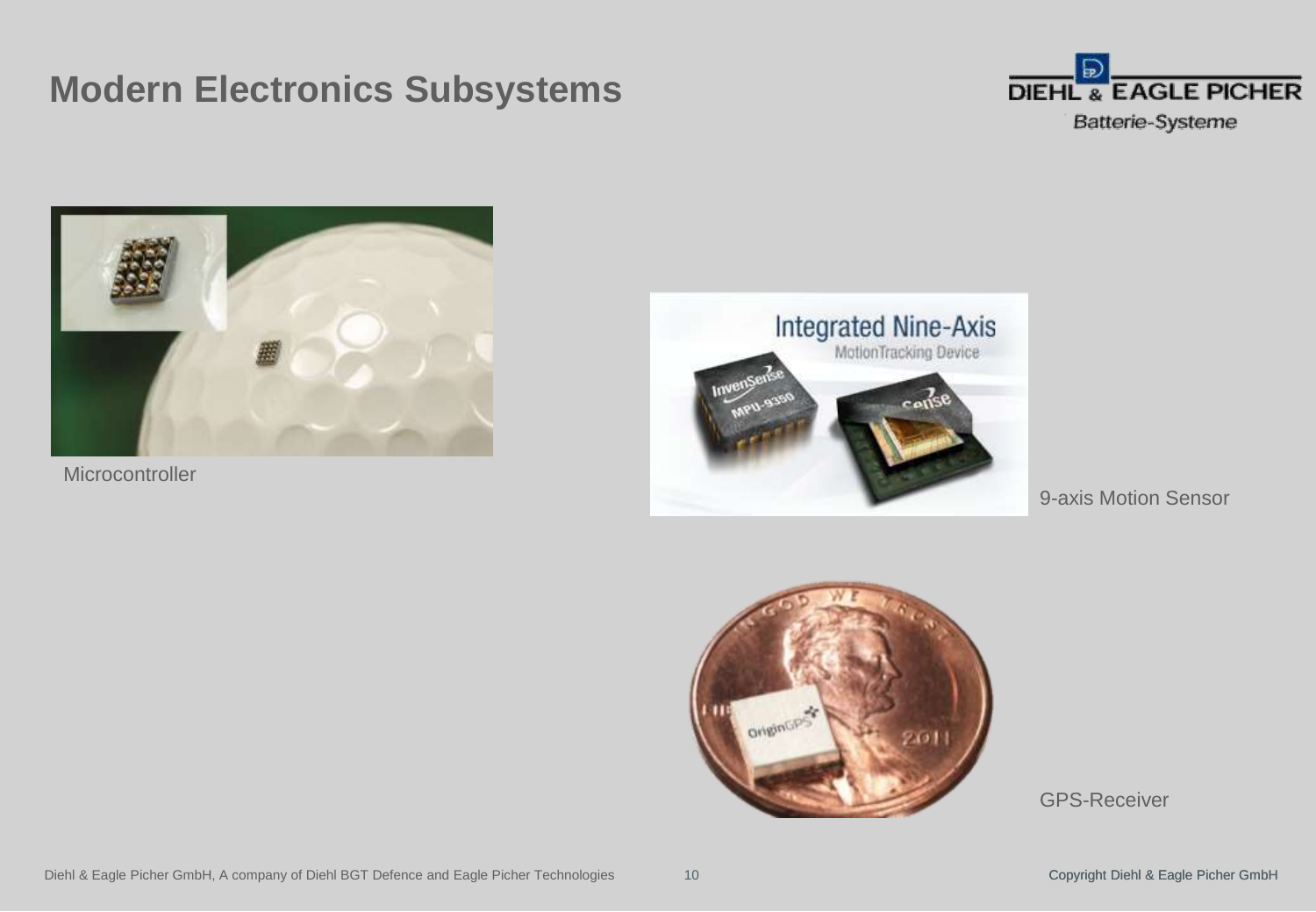## **Modern Electronics Susystems**





3D infrared time of flight sensor





Single chip W-band radar



80x60 LWIR camera



Actuator

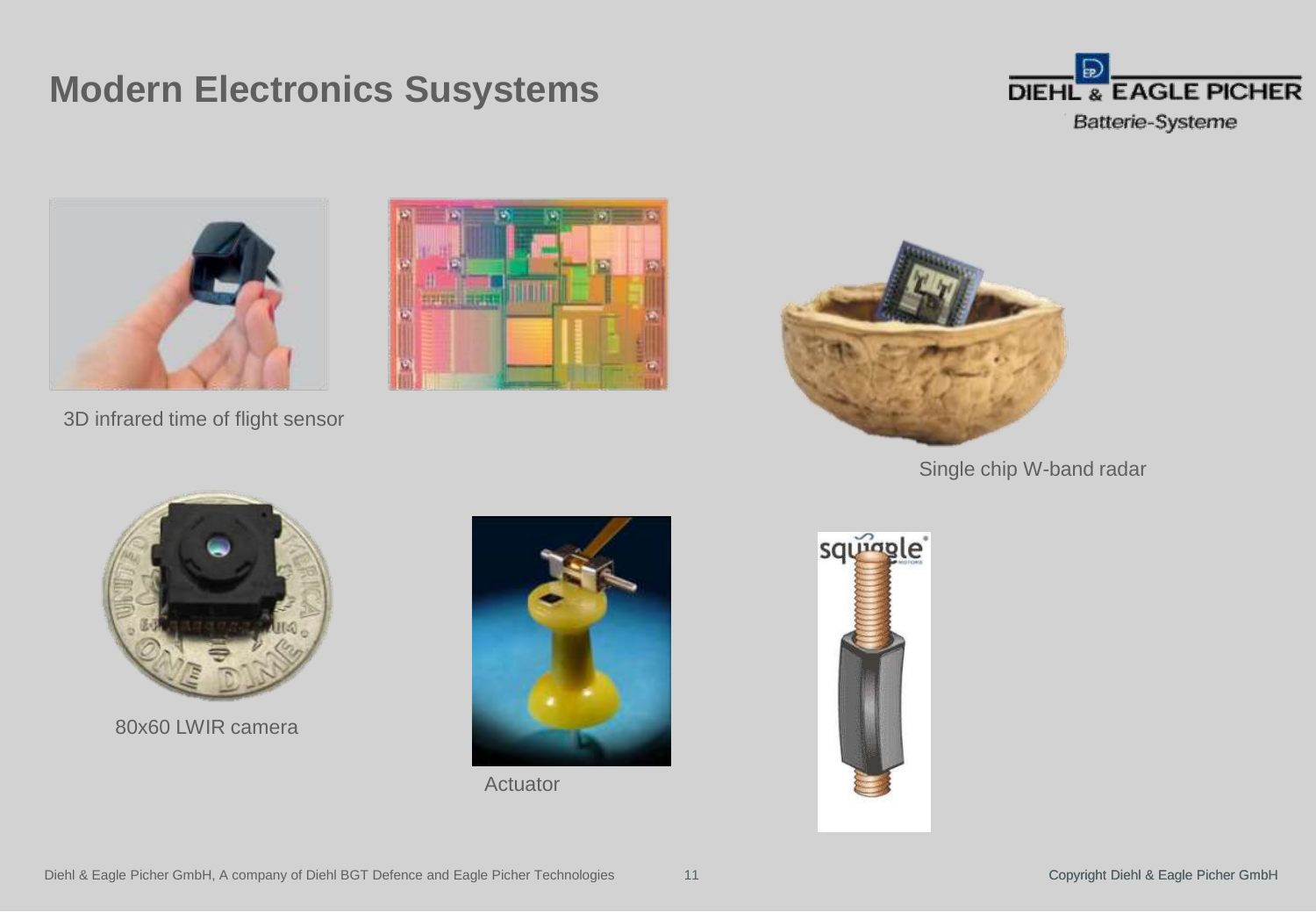## **Power Supply**



- All new electronic Subsystems are
	- Low voltage  $1.7 8.5$  V<sup>\*</sup>
	- Low current  $5 110$  mA $*$
	- $\Rightarrow$  Low power 10 300 mW\*
- Typical combinations for medium caliber

 $P_{\text{Peak}} = 50 - 500$  mW

flight times of  $10 - 20$  sec sum up to  $E = 0.5 - 10$  J

Sophisticated Power management is required to lower Energy

\* *for the examples shown*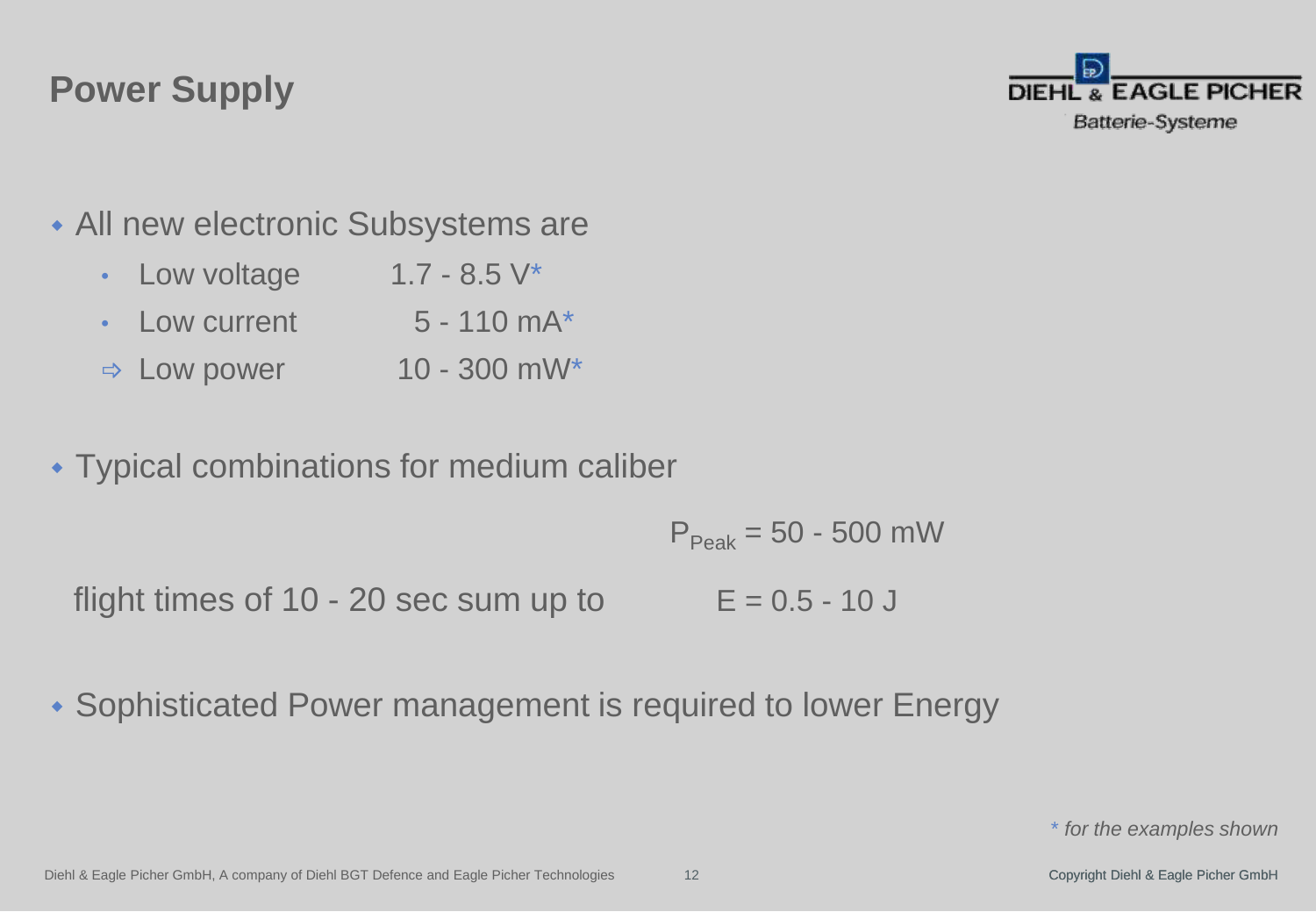### **DEP-14104 DEP-14103**

Miniaturized Fuze Batteries can do \*



**Power Supply**

Set-Back-Generators are far too small for these applications

50 mW; 3 J

75 mW; 10 J



**DEP-14202**

TEPS plus a moderate size capacitor can do \*



\* See #16520

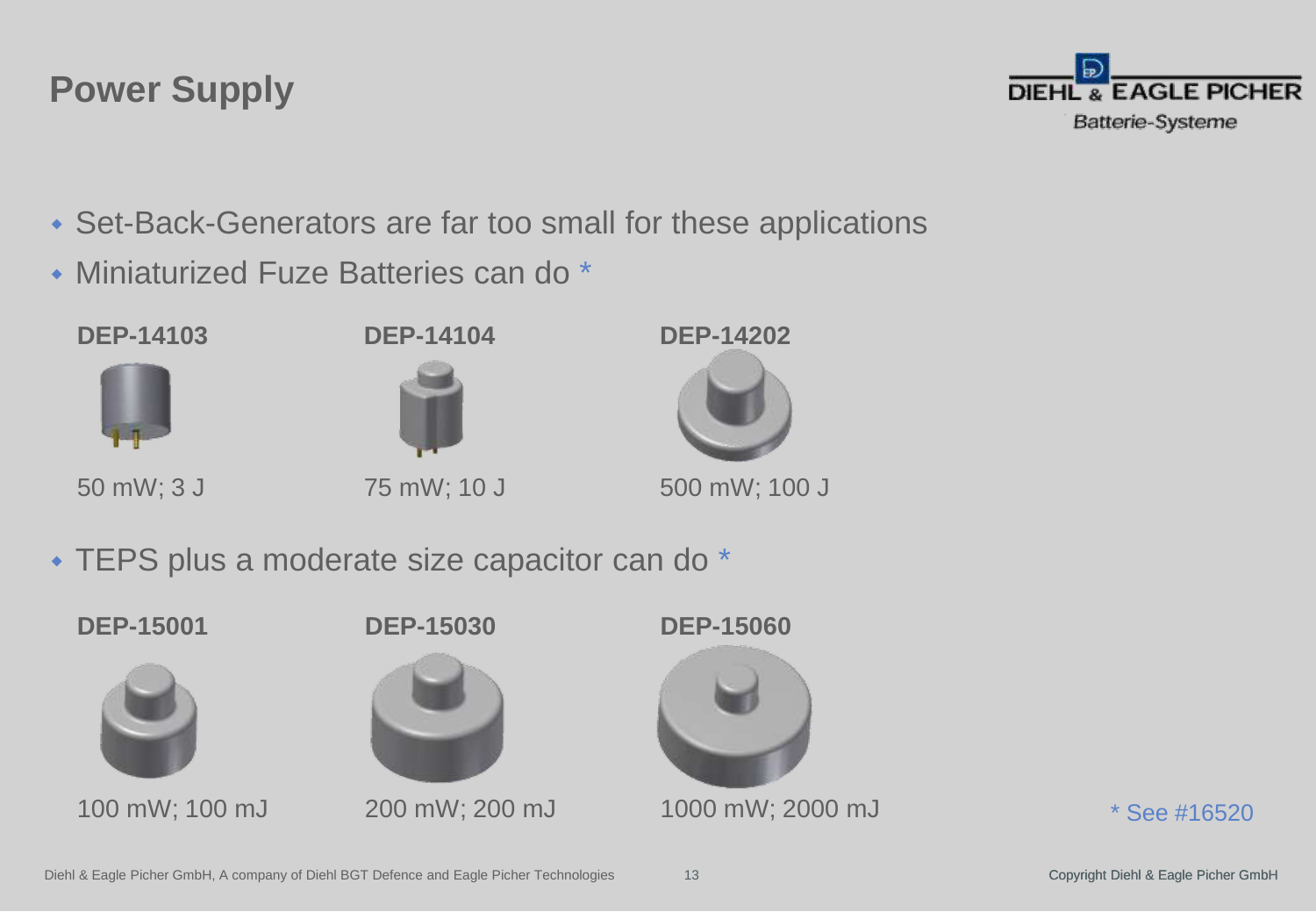#### Diehl & Eagle Picher GmbH, A company of Diehl BGT Defence and Eagle Picher Technologies

## **Other Hurdles**

- All examples shown are commercial temperature range, -40°C ÷ 80°C
- Fuzes are usually -46°C ÷ 63°C (C2, AECTP 200)
- $\cdot$  How critical is the gap of -6 $\degree$ C
	- geographically (colder areas)
		- Northern Norway (Scandinavia)
		- Prairie provinces of Canada
		- Tibet
		- Much of the (former) USSR
- We see various ways to solve this issue !

• time-wise x



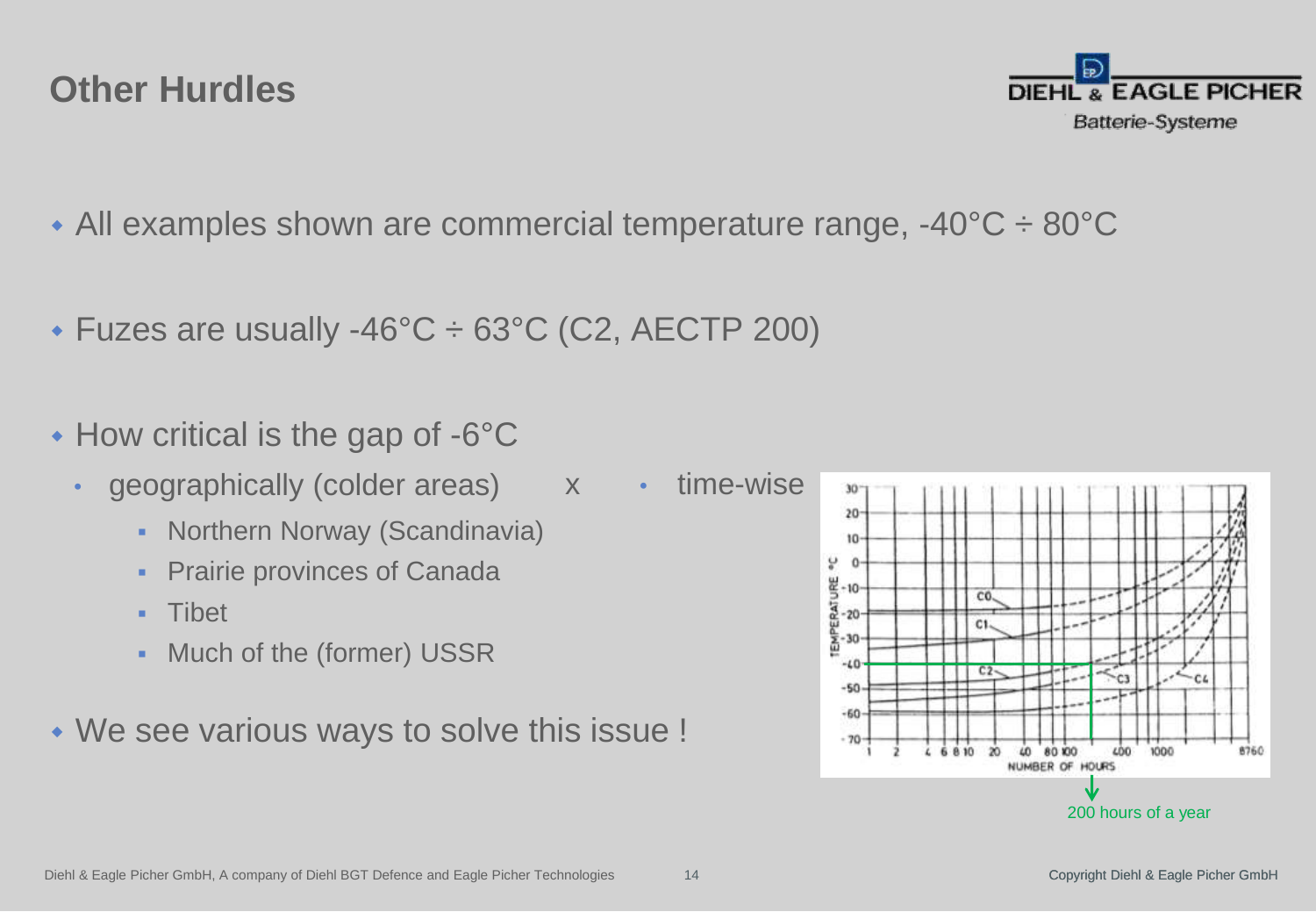## **Summary**



- Electronic Fuzing can significantly enhance Effectivity of Future Munition
- Everyday Commercial Electronic Systems demonstrate the functions which can be achieved today  $\rightarrow$  almost no limits
- Electronic Commercial Subsystems are suitable for very advanced fuze functions
- Power Supplies with the right power and energy with very long shelf life are available
- The AECTP200, -6°C issue seems to be no show-stopper

## Let's do it !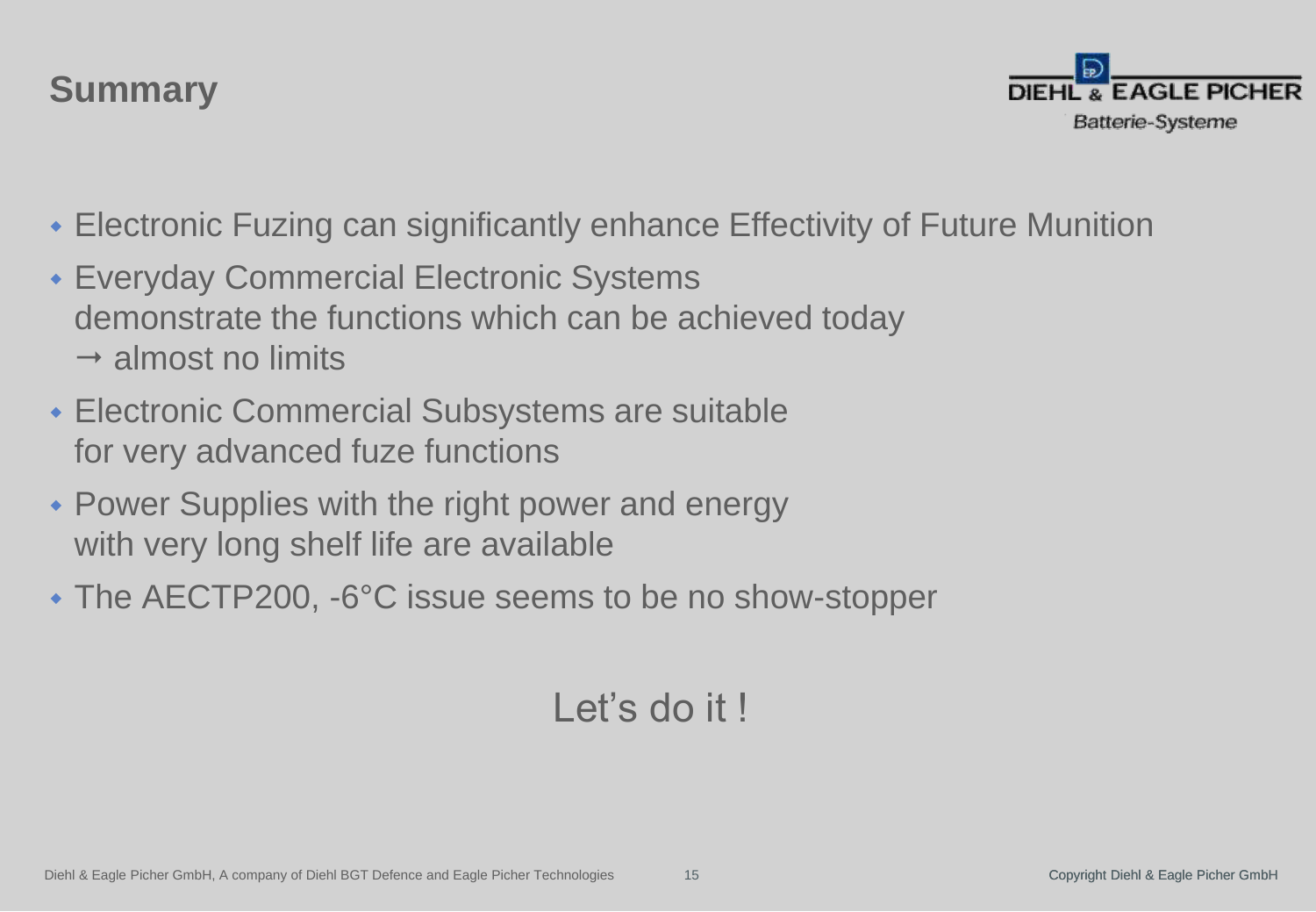

# Thank you for your attention!

# Questions?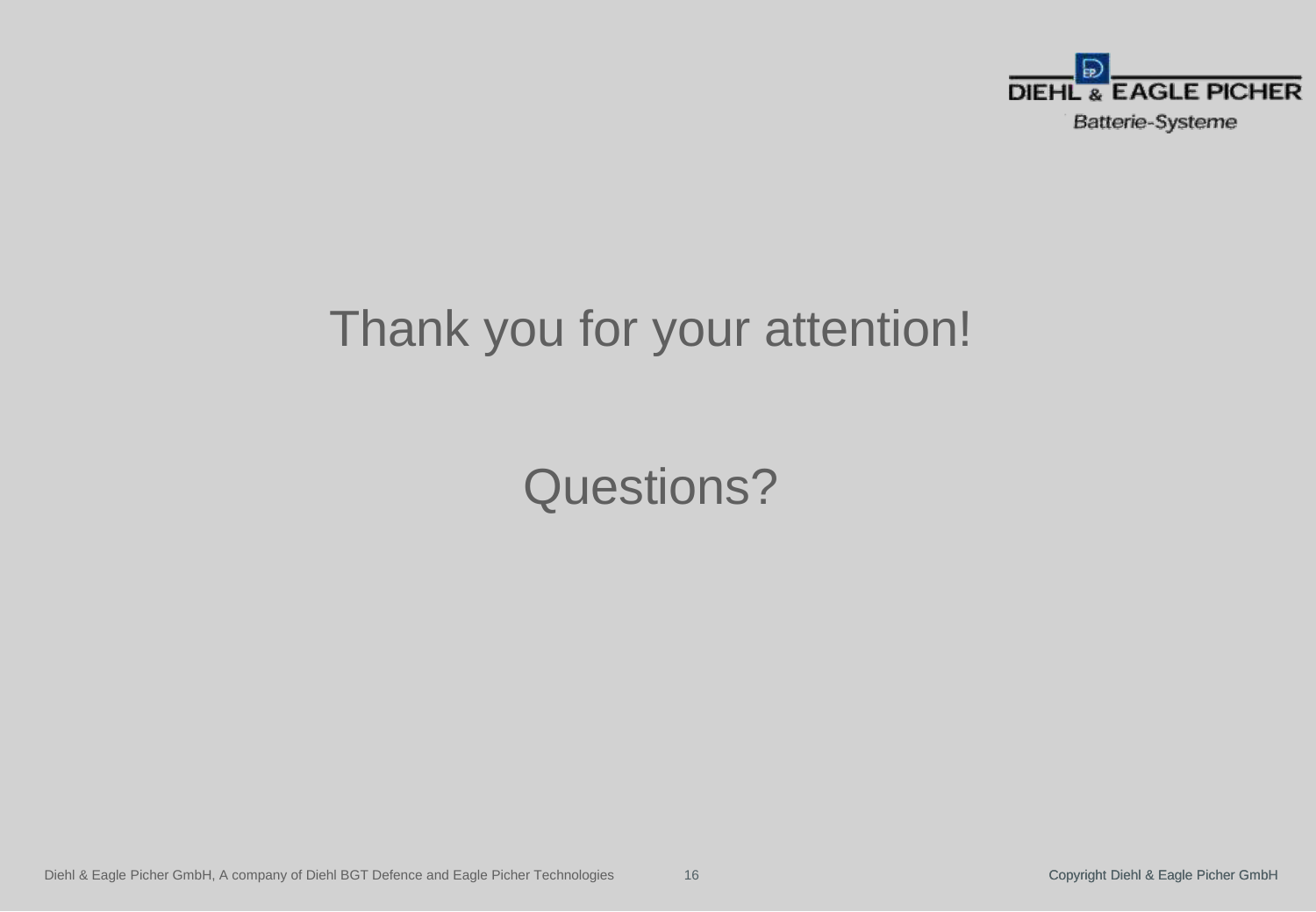### **Backup**



Ð **DIEHL & EAGLE PICHER** Batterie-Systeme